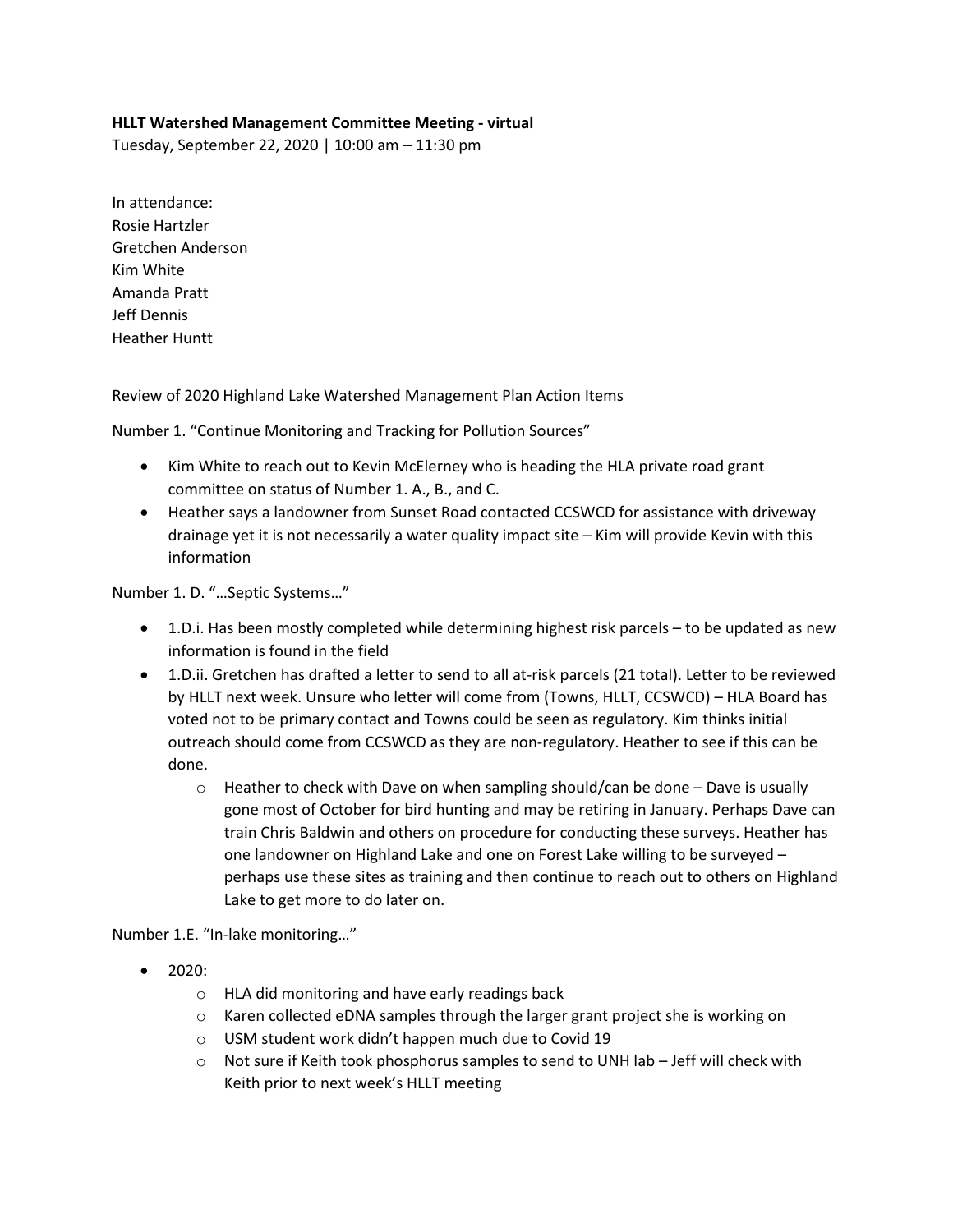- Rosie: Early readings are back from UNH on phosphorus readings from streams yet still need deep hole data
- $\circ$  Jeff: No high density data was taken this year yet that shouldn't be an issue as this year looks as though it repeats years 2018 and 2019
- o Kevin created a graph of water clarity in the HLA newsletter
- 2021 Sampling:
	- $\circ$  Jeff: Want eDNA data from Karen; Ned to discuss next year's plan with Karen
	- $\circ$  Jeff: Unsure of what degree funders will want to continue to give for water quality testing given that the lake appears to becoming equilibrized in regards to the picocyanobacterial blooms: Do funders want to pay for detailed data to know what exactly has been occurring (of which Jeff is always interested in) or do they prefer to just let things take its course and perhaps the blooms won't be a future issue
	- o Kim: Thinks donors will want a conclusion
	- o Dennis is the lead of the HLLT Water Quality Committee
	- o 2019 eDNA needs to be organized and want to revisit eDNA of 2018
	- o HLA doesn't see Karen as the lead for the lake's water quality testing; Karen did eDNA on Highland Lake through outside grant and not through HLA
	- $\circ$  Rosie: There is a Stewardship Plan being compiled for the alewives with partners that include PRLT, FOPR, DEP, HLA, USM, etc. – group is meeting this fall
- Next steps:
	- $\circ$  Heather to ask Dennis about next steps in planning for 2021 water quality sampling (should an HLLT Water Quality Committee meeting soon to discuss and possibly bring discussion to the greater HLLT for funding considerations?)
	- $\circ$  Jeff to talk with Karen about the likelihood of getting more in-depth information from the 2018 and 2019 data

Number 2. "Reduce Known Pollutant Loading to the Lake"

- Windham's ditching on Cottage Road helped tremendously (Public Work's spent two months this summer addressing this area)
	- o Rosie to draft a thank you letter to send them

Number 2.A.iv. "…challenging high impact sites"

- Jeff: is the limiting factor due to limited technical capacities or due to landowner cooperation? If technical, could have Dave Waddell visit site with Chris Baldwin.
	- o Rosie: Mostly landowner-related issues
- Rosie: Challenging sites left include:
	- o Lantern Lane (Site 7-16)
		- Had Town funds to address yet not residential support
	- o Lydon and Haven Road
		- Landowners unwilling to cooperate, even with John MacKinnon
	- o Leighton Road Residential Site 2-21
		- Landowner didn't have matching funds, yet are cooperative
	- o Unsure if Falmouth's ROW has been addressed
- Kim: Kevin should be on this Committee in place of her (Kim)